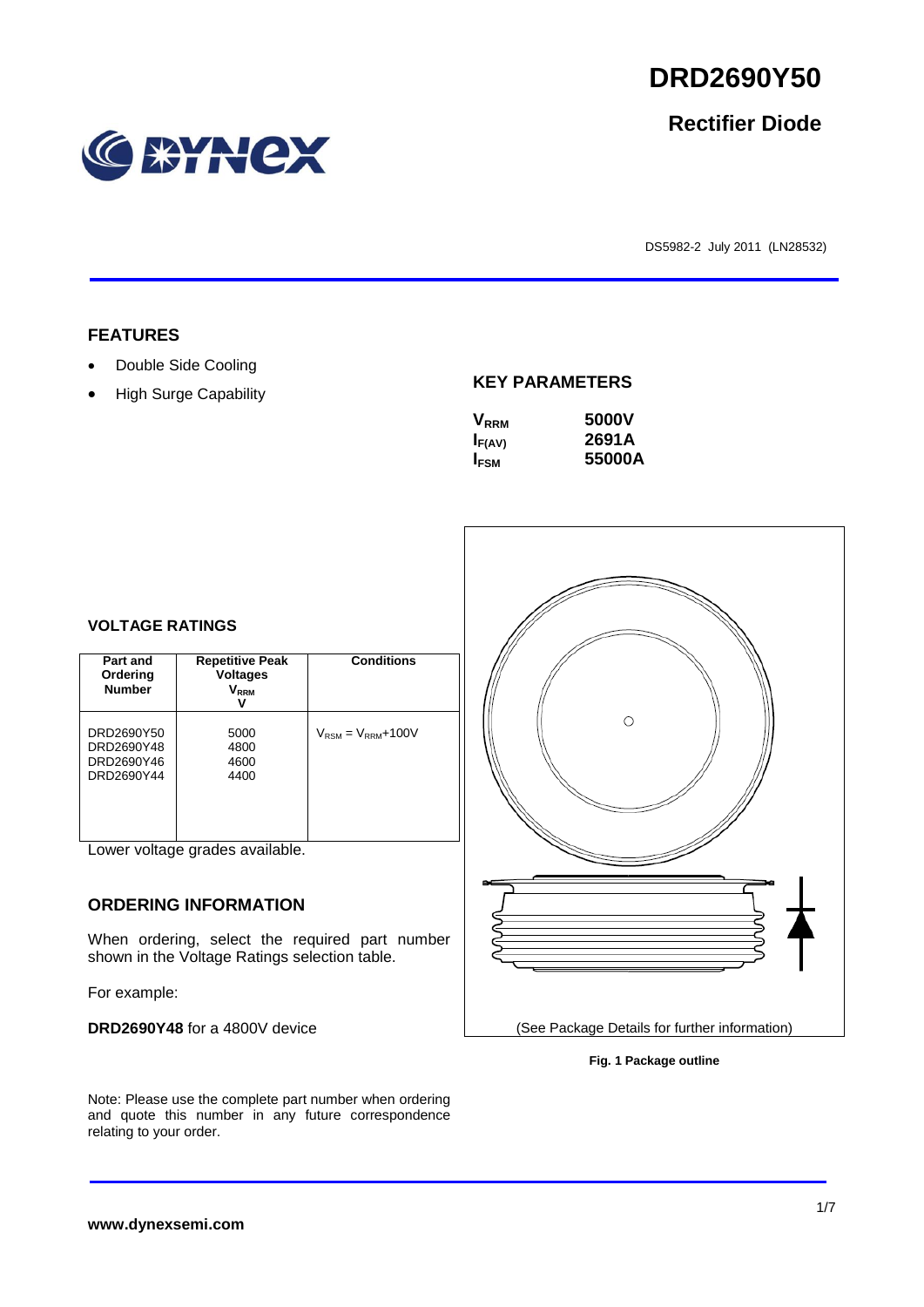

### **CURRENT RATINGS**

### **Tcase = 75°C unless stated otherwise**

| Symbol                                 | <b>Parameter</b>                     | <b>Test Conditions</b>   | Max. | <b>Units</b> |  |
|----------------------------------------|--------------------------------------|--------------------------|------|--------------|--|
| <b>Double Side Cooled</b>              |                                      |                          |      |              |  |
| $I_{F(AV)}$                            | Mean forward current                 | Half wave resistive load | 3485 | A            |  |
| $I_{F(RMS)}$                           | <b>RMS</b> value                     | ۰.                       | 5474 | A            |  |
| IF.                                    | Continuous (direct) on-state current | -                        | 5097 | A            |  |
| <b>Single Side Cooled (Anode side)</b> |                                      |                          |      |              |  |
| $I_{F(AV)}$                            | Mean forward current                 | Half wave resistive load | 2299 | A            |  |
| I <sub>F(RMS)</sub>                    | <b>RMS</b> value                     |                          | 3611 | A            |  |
| IF.                                    | Continuous (direct) on-state current |                          | 3118 | A            |  |

### **Tcase = 100°C unless stated otherwise**

| Symbol                                 | <b>Parameter</b>                     | <b>Test Conditions</b>   | Max. | <b>Units</b> |  |  |
|----------------------------------------|--------------------------------------|--------------------------|------|--------------|--|--|
|                                        | <b>Double Side Cooled</b>            |                          |      |              |  |  |
| $I_{F(AV)}$                            | Mean forward current                 | Half wave resistive load | 2691 | A            |  |  |
| $I_{F(RMS)}$                           | <b>RMS</b> value                     | ٠                        | 4227 | A            |  |  |
| IF.                                    | Continuous (direct) on-state current | ۰                        | 3843 | A            |  |  |
| <b>Single Side Cooled (Anode side)</b> |                                      |                          |      |              |  |  |
| $I_{F(AV)}$                            | Mean forward current                 | Half wave resistive load | 1742 | A            |  |  |
| $I_{F(RMS)}$                           | <b>RMS</b> value                     |                          | 2737 | A            |  |  |
| IF.                                    | Continuous (direct) on-state current |                          | 2293 | A            |  |  |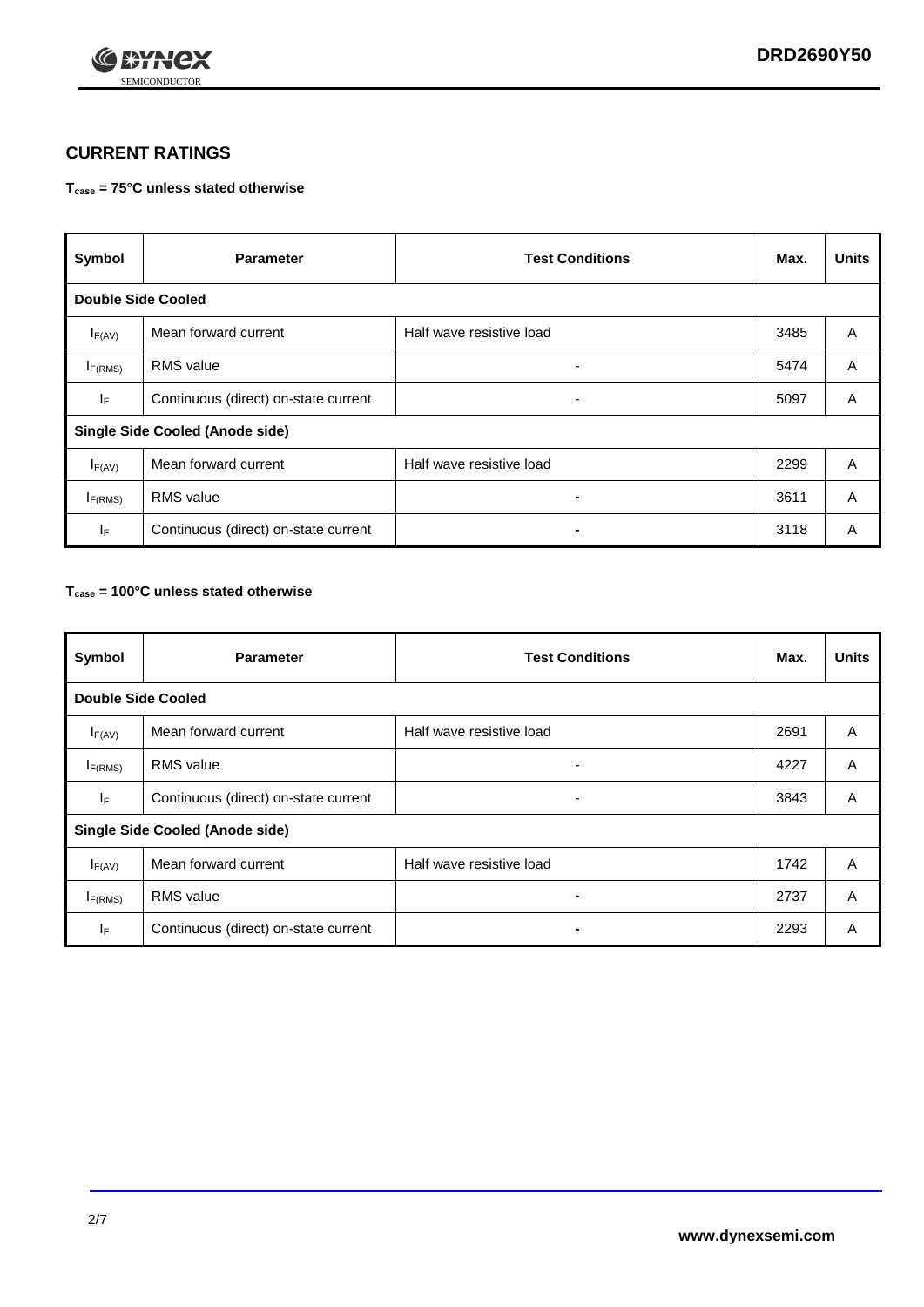

### **SURGE RATINGS**

| Symbol      | <b>Parameter</b>                        | <b>Test Conditions</b>                            | Max.  | <b>Units</b>      |
|-------------|-----------------------------------------|---------------------------------------------------|-------|-------------------|
| <b>IFSM</b> | Surge (non-repetitive) on-state current | 10ms half sine, $T_{\text{case}} = 150^{\circ}$ C | 44    | kA                |
| $I^2t$      | $I2t$ for fusing                        | $V_R = 50\% V_{RRM} - \frac{1}{4}$ sine           | 9.68  | MA <sup>2</sup> S |
| <b>IFSM</b> | Surge (non-repetitive) on-state current | 10ms half sine, $T_{\text{case}} = 150^{\circ}$ C | 55    | kA                |
| $l^2t$      | $I2t$ for fusing                        | $V_R = 0$                                         | 15.12 | MA <sup>2</sup> s |

### **THERMAL AND MECHANICAL RATINGS**

| Symbol            | <b>Parameter</b>                      | <b>Test Conditions</b>   |             | Min.                     | Max.   | <b>Units</b> |
|-------------------|---------------------------------------|--------------------------|-------------|--------------------------|--------|--------------|
| $R_{th(j-c)}$     | Thermal resistance – junction to case | Double side cooled       | DC          | ٠                        | 0.0095 | °C/W         |
|                   |                                       | Single side cooled       | Anode DC    | $\overline{\phantom{a}}$ | 0.019  | °C/W         |
|                   |                                       |                          | Cathode DC  | ٠                        | 0.019  | °C/W         |
| $R_{th(c-h)}$     | Thermal resistance – case to heatsink | Clamping force 43kN      | Double side | $\blacksquare$           | 0.002  | °C/W         |
|                   |                                       | (with mounting compound) | Single side | ٠                        | 0.004  | °C/W         |
| $T_{\mathsf{vj}}$ | Virtual junction temperature          | On-state (conducting)    |             | $\overline{\phantom{a}}$ | 160    | °C           |
|                   |                                       | Reverse (blocking)       |             | ٠                        | 150    | °C           |
| $T_{\text{stg}}$  | Storage temperature range             |                          |             | $-55$                    | 150    | °C           |
| $F_m$             | Clamping force                        |                          |             | 38.0                     | 47.0   | kN           |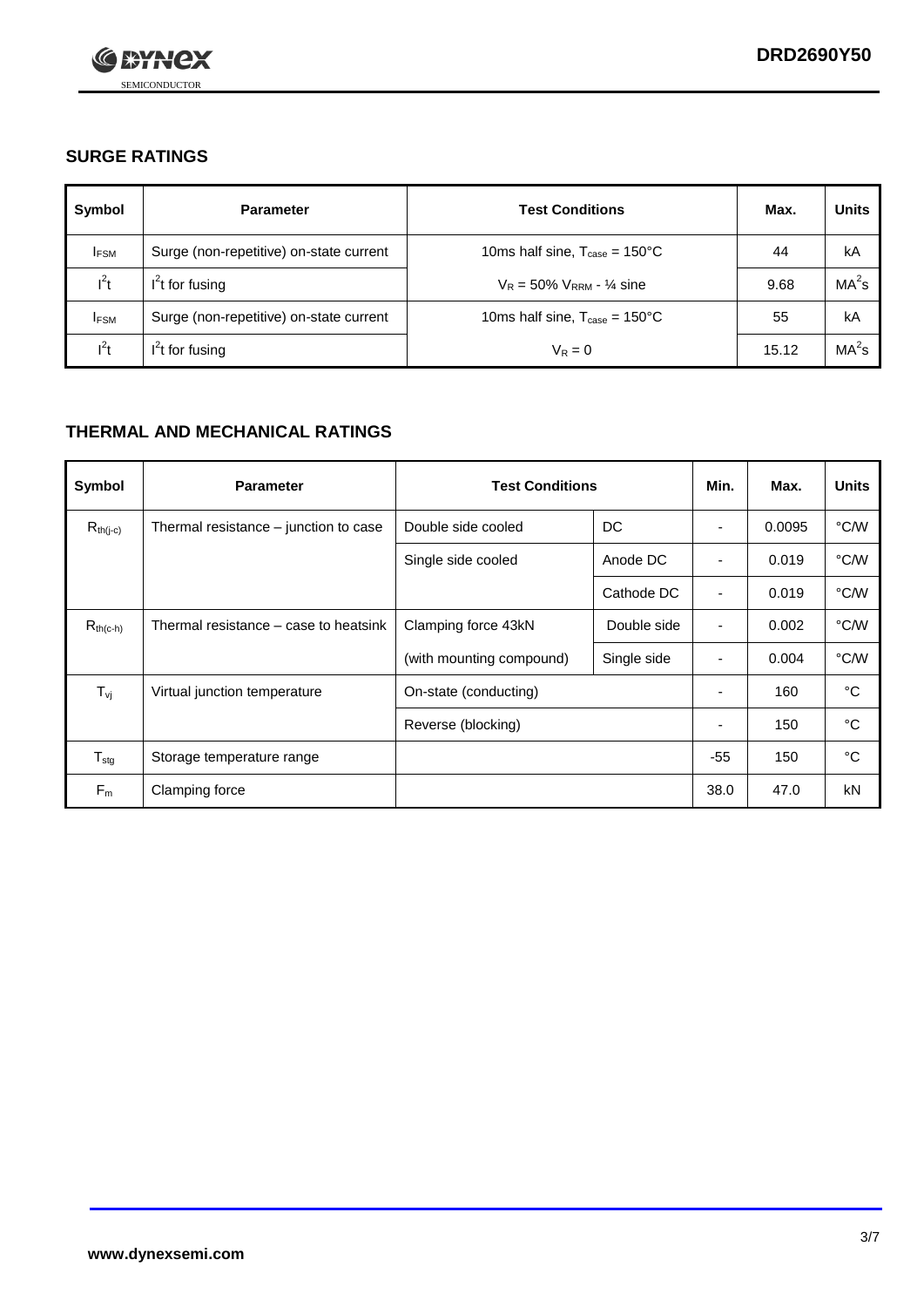

### **CHARACTERISTICS**

| Symbol                 | <b>Parameter</b>              | <b>Test Conditions</b>                          | Min.                     | Max.  | <b>Units</b> |
|------------------------|-------------------------------|-------------------------------------------------|--------------------------|-------|--------------|
| $V_{FM}$               | Forward voltage               | At 3000A peak, $T_{\text{case}} = 25^{\circ}C$  | $\overline{\phantom{0}}$ | 1.25  | V            |
| <b>I</b> <sub>RM</sub> | Peak reverse current          | At $V_{DRM}$ , $T_{case} = 150^{\circ}C$        | $\overline{\phantom{0}}$ | 100   | mA           |
| $Q_{\rm S}$            | Total stored charge           | $I_F = 2000A$ , dl <sub>RR</sub> /dt =4A/us     |                          | 7500  | μC           |
| $I_{rr}$               | Peak reverse recovery current | $T_{\text{case}} = 150^{\circ}$ C, $V_R = 100V$ | $\overline{\phantom{0}}$ | 190   | A            |
| V <sub>TO</sub>        | Threshold voltage             | At $T_{vi}$ = 150 $^{\circ}$ C                  | $\overline{\phantom{0}}$ | 0.82  | $\vee$       |
| $r_{\text{T}}$         | Slope resistance              | At $T_{\rm{vj}} = 150^{\circ}$ C                | ٠                        | 0.143 | $m\Omega$    |

### **CURVES**





$$
V_{TM} = A + B\ln (I_T) + C.I_T + D.\sqrt{I_T}
$$

 $V_{TM}$  **EQUATION** Where  $A = -0.630059$ B = 0.2338835  $C = 0.000166$  $D = -0.009367$ these values are valid for  $T_i = 150^{\circ}$ C for  $I_F$  1000A to 11000A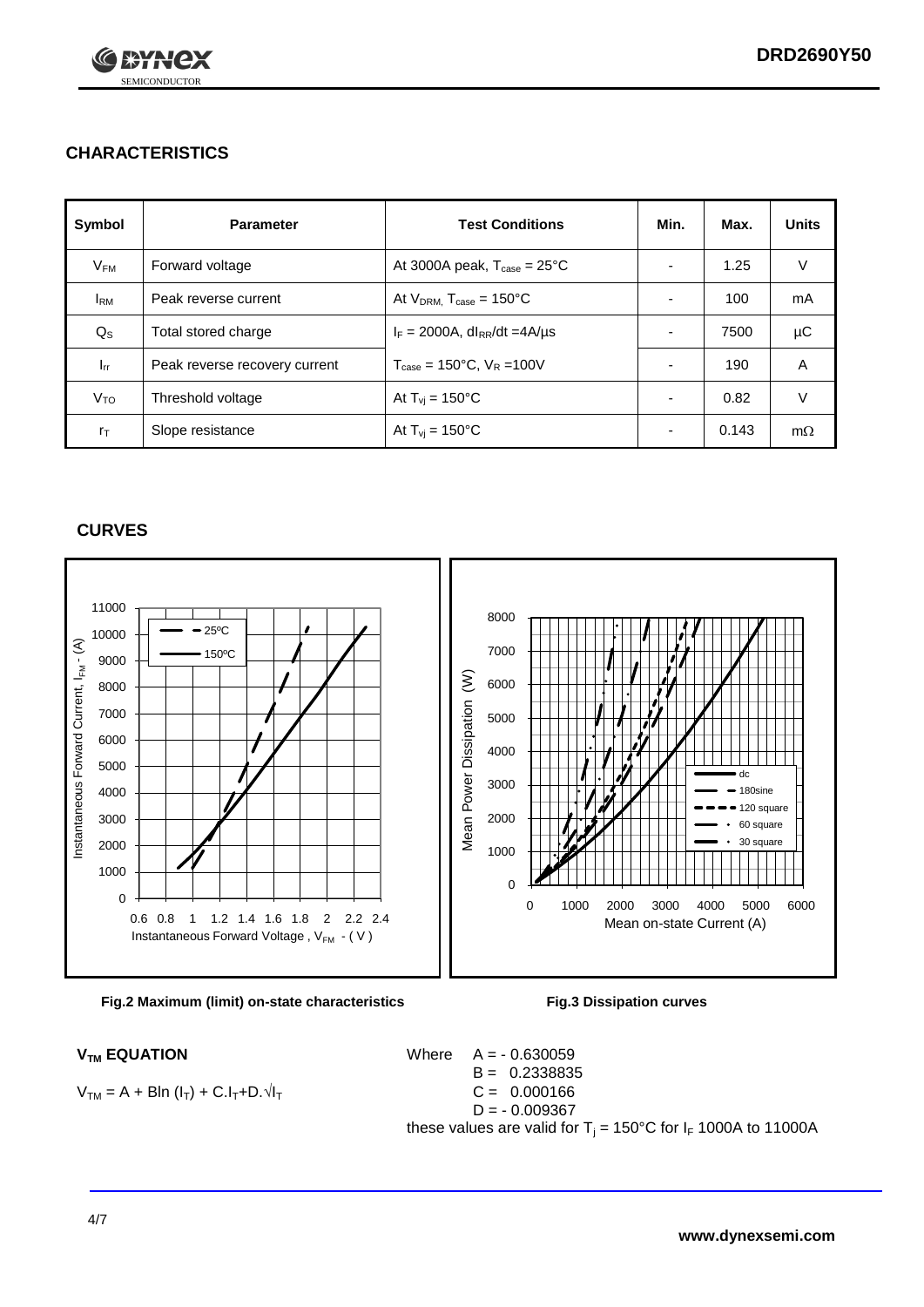





**Fig.6 Maximum (limit) transient thermal impedancejunction to case**

 $0.1$ 

<del>. . . . . . .</del>

Time  $-$  (s)

 $\mathbf{1}$ 

 $\overline{1}$ 

 $10$ 

 $\overline{ }$ 

100

 $0.0001$ <br> $0.001$ 

 $0.01$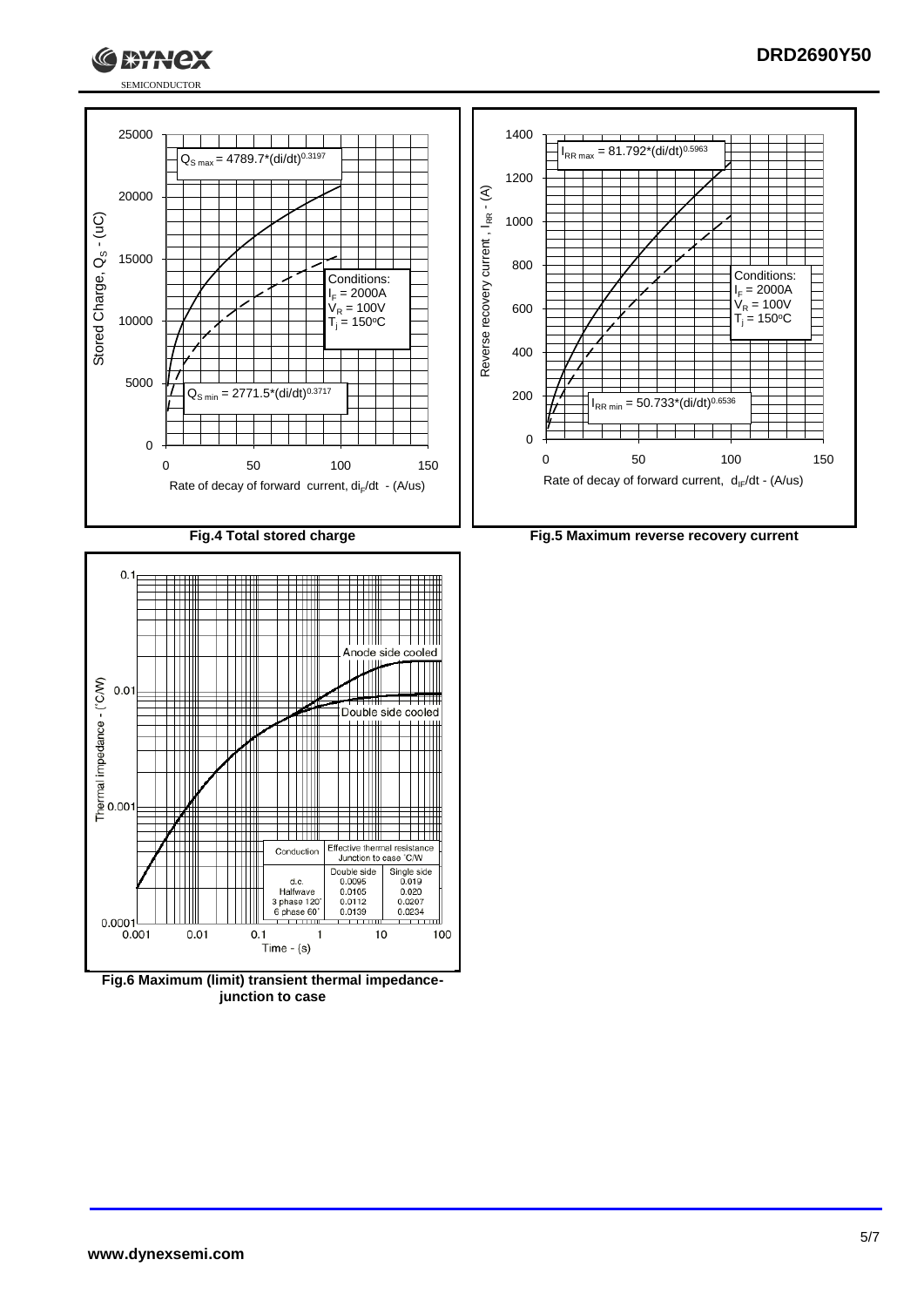



## **PACKAGE DETAILS**

For further package information, please contact Customer Services. All dimensions in mm, unless stated otherwise. DO NOT SCALE.



**Note:**

**Some packages may be supplied with gate and or tags.**